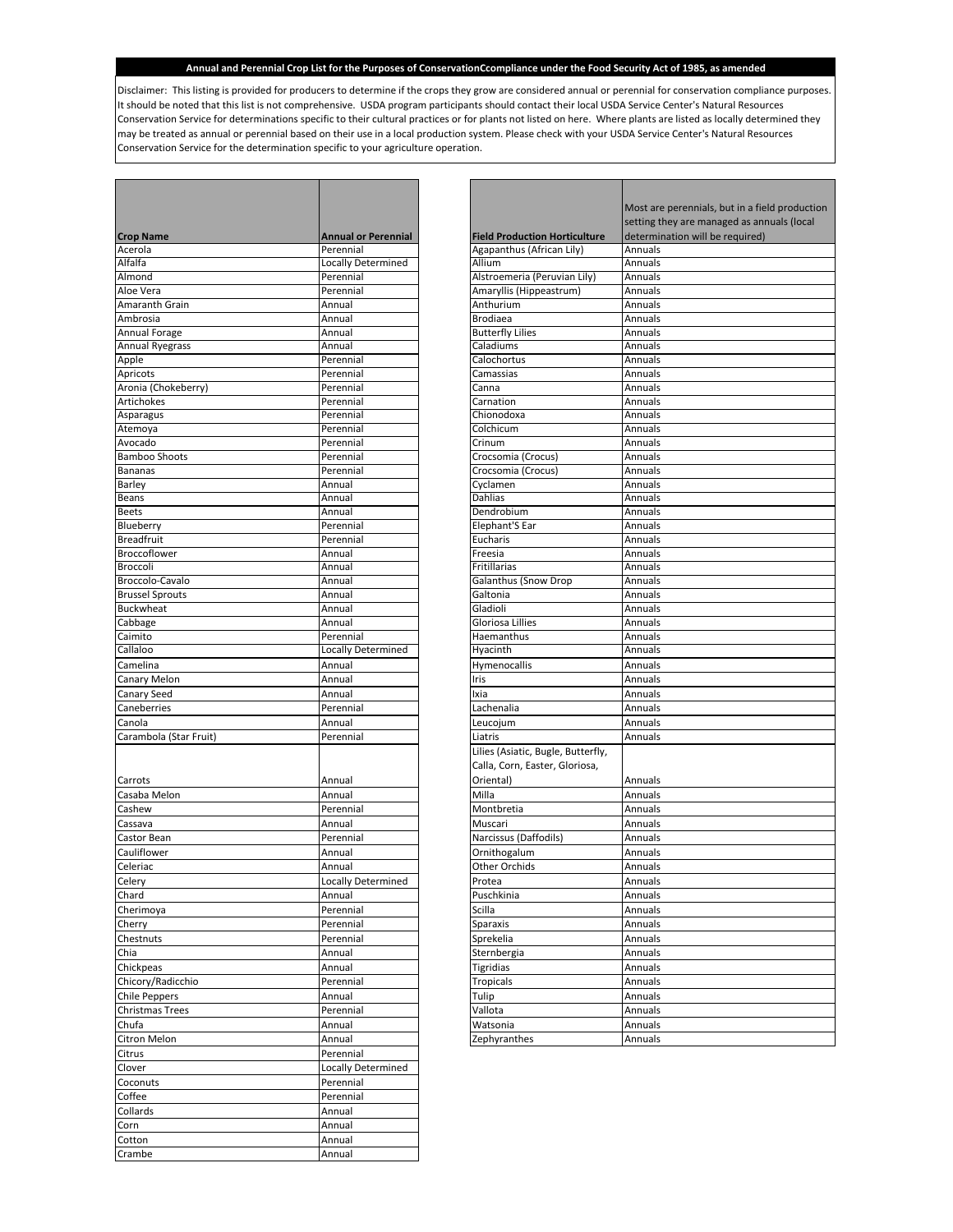Disclaimer: This listing is provided for producers to determine if the crops they grow are considered annual or perennial for conservation compliance purposes. It should be noted that this list is not comprehensive. USDA program participants should contact their local USDA Service Center's Natural Resources Conservation Service for determinations specific to their cultural practices or for plants not listed on here. Where plants are listed as locally determined they may be treated as annual or perennial based on their use in a local production system. Please check with your USDA Service Center's Natural Resources Conservation Service for the determination specific to your agriculture operation.

┍

 $\overline{\phantom{a}}$ 

| <b>Crop Name</b>                             | <b>Annual or Perennial</b> |
|----------------------------------------------|----------------------------|
| Cranberry                                    | Perennial                  |
| Cucumber                                     | Annual                     |
| <b>Cultivated Wild Rice</b>                  | Annual                     |
| Currants                                     | Perennial                  |
| Dasheen                                      | Annual                     |
| Dates                                        | Perennial                  |
| Dill                                         | Annual                     |
| Dry Beans                                    | Annual                     |
| Dry Peas                                     | Annual                     |
| Eggplant                                     | Annual                     |
| Einkorn                                      | Annual                     |
| Elderberries                                 | Perennial                  |
| Emmer                                        | Annual                     |
| Fig                                          | Perennial                  |
| Flax                                         |                            |
|                                              | Annual                     |
| Flowers                                      | Annual                     |
| <b>Forage Seeding</b>                        | Annual                     |
| Forage Soybean/Sorghum                       | Annual                     |
| Fresh Market Beans                           | Annual                     |
| Fresh Market Sweet Corn                      | Annual                     |
| <b>Fresh Market Tomatoes</b>                 | Annual                     |
| Gailon                                       | Annual                     |
| Garlic                                       | Annual                     |
| Genip                                        | Perennial                  |
| Ginger                                       | Annual                     |
|                                              | Perennial                  |
| Ginseng                                      |                            |
| Gooseberries                                 | Perennial                  |
| Gourds                                       | Annual                     |
| Grain Sorghum                                | Annual                     |
| Grape and Table Grape                        | Perennial                  |
| Grapes                                       | Perennial                  |
| Grass                                        | Locally Determined         |
| Green Peas                                   | Annual                     |
| Greens                                       | Annual                     |
| Guamabana/Soursop                            | Perennial                  |
| Guar                                         | Annual                     |
| Guava                                        | Perennial                  |
|                                              |                            |
| Guayule                                      | Perennial                  |
| Hawaii Tropical Fruit (Not otherwise listed) | <b>Locally Determined</b>  |
| <b>Hazel Nuts</b>                            | Perennial                  |
| Herbs                                        | Locally Determined         |
| Hesperaloe                                   | Perennial                  |
| Hops                                         | Perennial                  |
| Horseradish                                  | Locally Determined         |
| Huckleberries                                | Perennial                  |
| Hybrid Corn Seed                             | Annual                     |
| Hybrid Sorghum Seed                          | Annual                     |
|                                              |                            |
| Indigo                                       | Perennial                  |
| Jack Fruit                                   | Perennial                  |
| Jerusalem Artichokes                         | Annual                     |
| Jojoba                                       | Perennial                  |
| Jujube                                       | Perennial                  |
| Juneberries                                  | Perennial                  |
| Kale                                         | Annual                     |
| Kamut                                        | Annual                     |
| Kenaf                                        | Annual                     |
| Kiwifruit                                    | Perennial                  |
|                                              | Perennial                  |
| Kochia (Prostrata)                           |                            |
| Kohlrabi                                     | Annual                     |
| Leeks                                        | Annual                     |
| Lemons                                       | Perennial                  |
| Lentils                                      | Annual                     |
| Lespedeza                                    | Perennial                  |
| Lettuce                                      | Annual                     |
|                                              |                            |

T

г

|                                      | Most are perennials, but in a field production |
|--------------------------------------|------------------------------------------------|
|                                      | setting they are managed as annuals (local)    |
| <b>Field Production Horticulture</b> | determination will be required)                |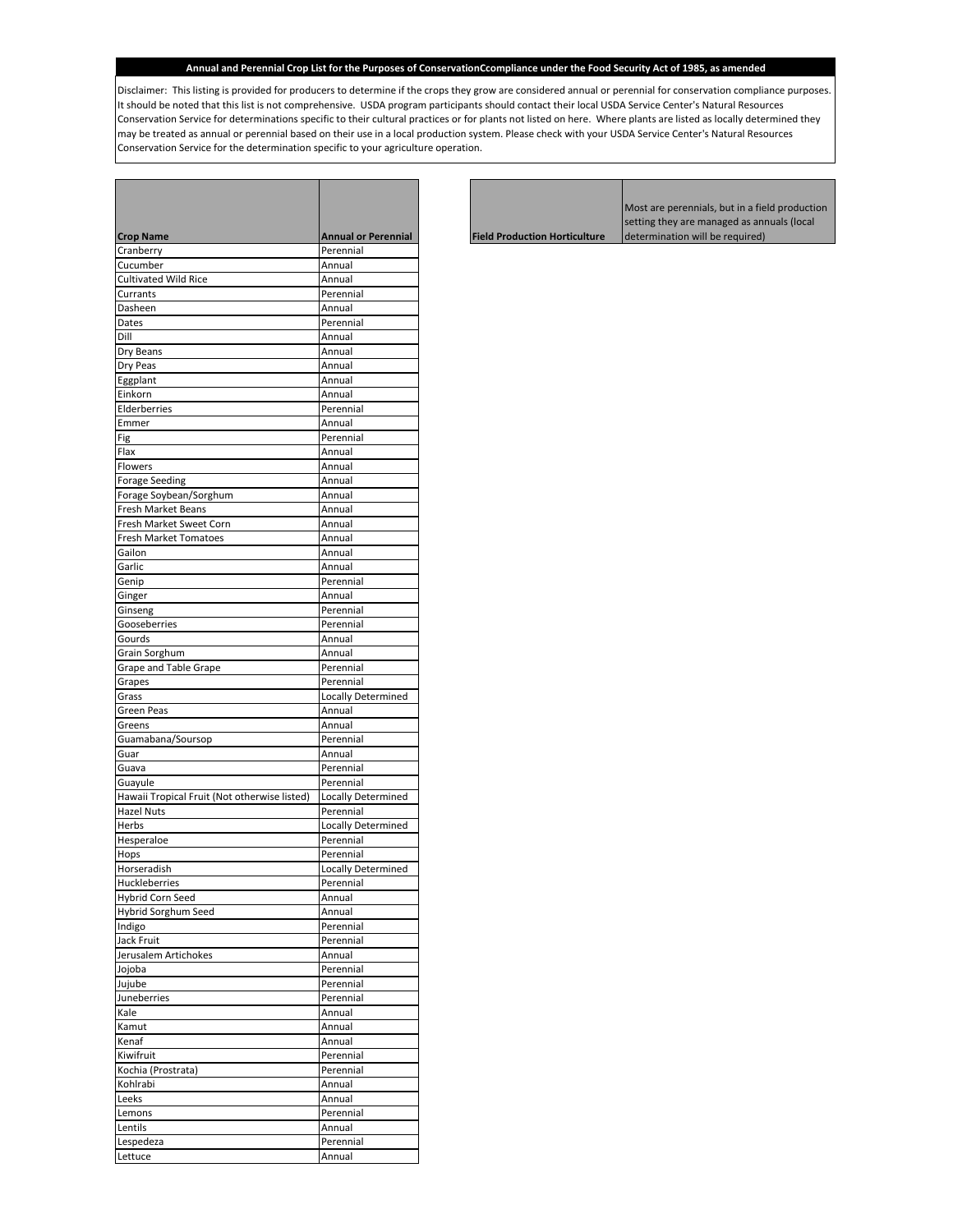Disclaimer: This listing is provided for producers to determine if the crops they grow are considered annual or perennial for conservation compliance purposes. It should be noted that this list is not comprehensive. USDA program participants should contact their local USDA Service Center's Natural Resources Conservation Service for determinations specific to their cultural practices or for plants not listed on here. Where plants are listed as locally determined they may be treated as annual or perennial based on their use in a local production system. Please check with your USDA Service Center's Natural Resources Conservation Service for the determination specific to your agriculture operation.

┍

| <b>Crop Name</b>            | <b>Annual or Perennial</b> |
|-----------------------------|----------------------------|
| Lima Beans                  | Annual                     |
| Longan                      | Perennial                  |
| Lychee                      | Perennial                  |
| Macadamia                   | Perennial                  |
| Mango                       | Perennial                  |
| Mangosteen                  | Perennial                  |
| Maple Sap                   | Perennial                  |
| Mayhaw Berries              | Perennial                  |
| Meadowfoam                  | Annual                     |
| Melons                      | Annual                     |
| Milkweed                    | Perennial                  |
| Millet                      | Annual                     |
| Mint                        | Perennial                  |
| Mulberries                  | Perennial                  |
| Mushrooms                   | Annual                     |
| Mustard                     | Annual                     |
|                             |                            |
| Nectarines                  | Perennial                  |
| Nursery crops (Field grown) | <b>Locally Determined</b>  |
| <b>Nut Trees</b>            | Perennial                  |
| Oats                        | Annual                     |
| Okra                        | Annual                     |
| Olive                       | Perennial                  |
| Onion                       | Annual                     |
| Papaya                      | Perennial                  |
| Parsnip                     | Annual                     |
| Passion Fruit               | Perennial                  |
| Pea                         | Annual                     |
| Peach                       | Perennial                  |
| Peanuts                     |                            |
|                             | Annual                     |
| Pear                        | Perennial                  |
| Peas                        | Annual                     |
| Pecan                       | Perennial                  |
| Pejibaye (Heart Of Palm)    | Perennial                  |
| Pennycress                  | Annual                     |
| Peppers                     | Annual                     |
| <b>Perennial Peanuts</b>    | Perennial                  |
| Perique Tobacco             | Annual                     |
| Persimmon                   | Perennial                  |
| Pineapple                   | <b>Considered Annual</b>   |
| Pistachio                   | Perennial                  |
| Plantain                    | Perennial                  |
| Plum                        | Perennial                  |
|                             |                            |
| Plumcots                    | Perennial                  |
| Pomegranate                 | Perennial                  |
| Popcorn                     | Annual                     |
| Potatoes                    | Annual                     |
| <b>Processing Beans</b>     | Annual                     |
| Prune                       | Perennial                  |
| Pummelo                     | Perennial                  |
| Pumpkins                    | Annual                     |
| Quinces                     | Perennial                  |
|                             |                            |
| Quinoa                      | Annual                     |
| Radishes                    | Annual                     |
| Raisin                      | Perennial                  |
| Rambutan                    | Perennial                  |
| Rapeseed                    | Annual                     |
| Rhubarb                     | Perennial                  |
| Rice                        | Annual                     |
| Rutabaga                    | Annual                     |
| Rye                         | Annual                     |
| Safflower                   | Annual                     |
| Sapodilla                   | Perennial                  |
| Sapote                      | Perennial                  |
| <b>Scallions</b>            | Annual                     |
|                             |                            |

<u> 1999 - Jan Jawa</u>

г

|                                      | Most are perennials, but in a field production |
|--------------------------------------|------------------------------------------------|
|                                      | setting they are managed as annuals (local     |
| <b>Field Production Horticulture</b> | determination will be required)                |